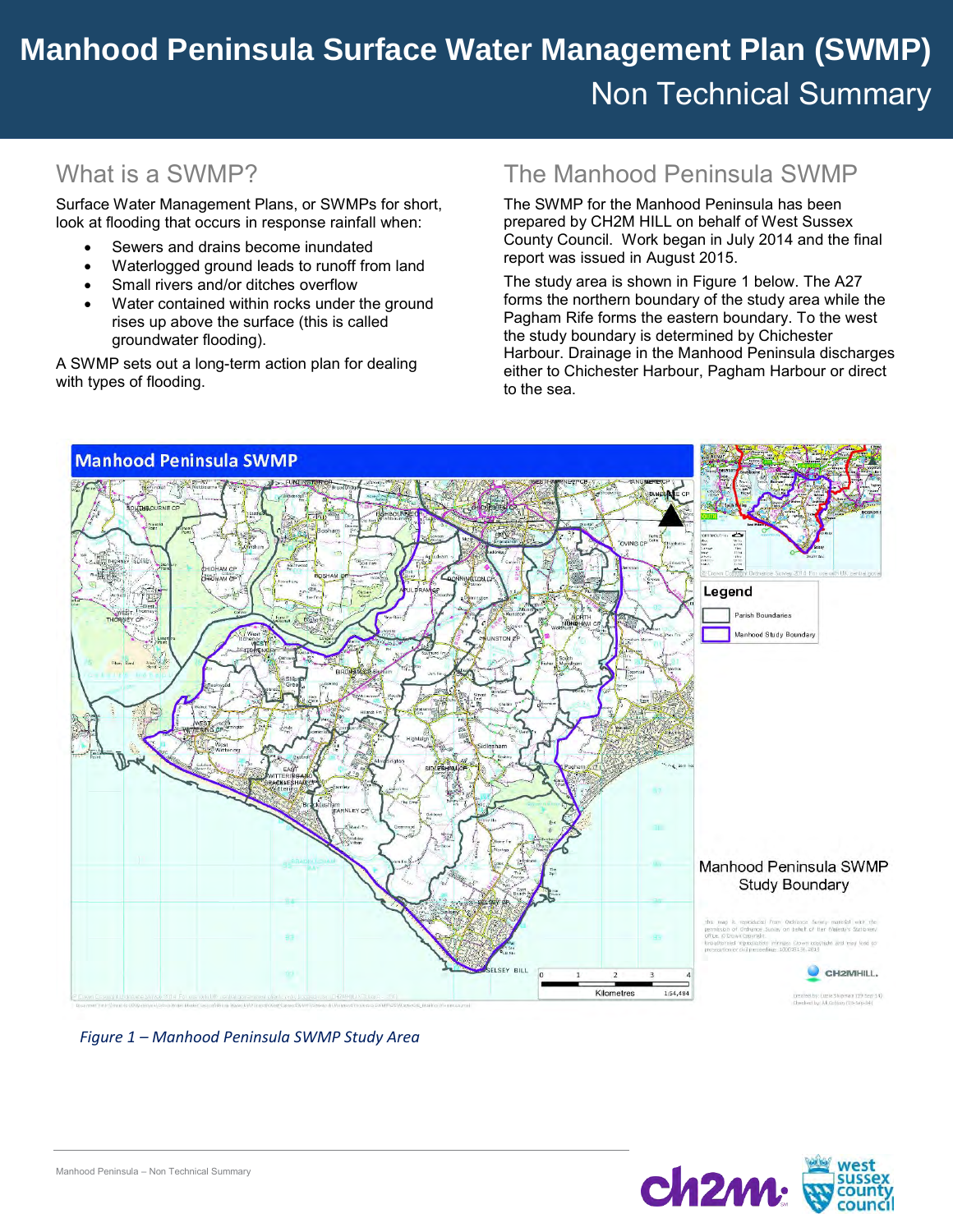Throughout the development of the SMWP there has been close engagement with key stakeholders, including West Sussex County Council (WSCC), Chichester District Council, The Environment Agency, Southern Water, parish councils and local flood action groups, Manhood Peninsula Partnership and Manhood Wildlife and Heritage Group (MHWG).

#### **Objectives**

The objectives of the Manhood Peninsula SWMP were to:

- understand the surface water drainage in this area and gather additional data to reduce gaps in knowledge;
- identify pinch points in the network and connectivity issues;
- identify potential improvement works to reduce flood risk to communities in the Peninsula including capital and maintenance measures, building on the work already undertaken by communities, partnerships and other organisations;
- produce up to date GIS data of the ditch network, building on the work undertaken by Royal Haskoning, based on site visits undertaken to various locations in the Peninsula

#### **Methodology**

The methodology for the project broadly follows the SWMP Technical Guidance published by DEFRA in 2010. The key project stages were as follows:



#### Data

A wide range of data was collated and analysed to help understand the local flooding issues. This included data from previous studies of the Manhood Peninsula (e.g. Royal Haskoning Land Drainage Study), historic flooding data, and information on historic rainfall, topography and drainage. All this information was compiled and mapped using computer based Geographic Information Systems.



*Flooding in North Mundham (June 2012)*

## Recent flooding issues

The Manhood Peninsula has suffered from river and coastal flooding, such as overtopping of the coastal defences to the west of Selsey in 2005. Furthermore, during extreme rainfall events or very wet winters significant flooding occurs across the Manhood Peninsula, as was the case in autumn 2000, June 2012, Winter 2012/13 and Winter 2013/14. During these extreme rainfall events or wet winters flooding occurs from Rifes, local ditch networks and the highway drainage system as they do not have sufficient capacity to drain water away.

In addition to flooding during more extreme rainfall events or wet winters, the Manhood Peninsula is vulnerable to regular flooding due to its low-lying nature. This regular flooding is often caused by poor maintenance of ditches and culverts, discontinuity of the ditch network, or collapses/blockages in piped ditches or drainage. Flooding of this nature can emerge anywhere if ditches are blocked or there are collapses/blockages in the piped drainage network.

The most detailed evidence of flooding across the Manhood Peninsula is available from WSCC highway incident logs from June 2012 to March 2014. As the time period covers a major summer storm event (June 2012), and two extremely wet winters (2012/13 and 2013/14) it is reasonable to assume that the incident logs provide a good representation of the flooding impacts across the Manhood Peninsula. The areas which experienced the highest number of properties (>5) affected by flooding during this period included:

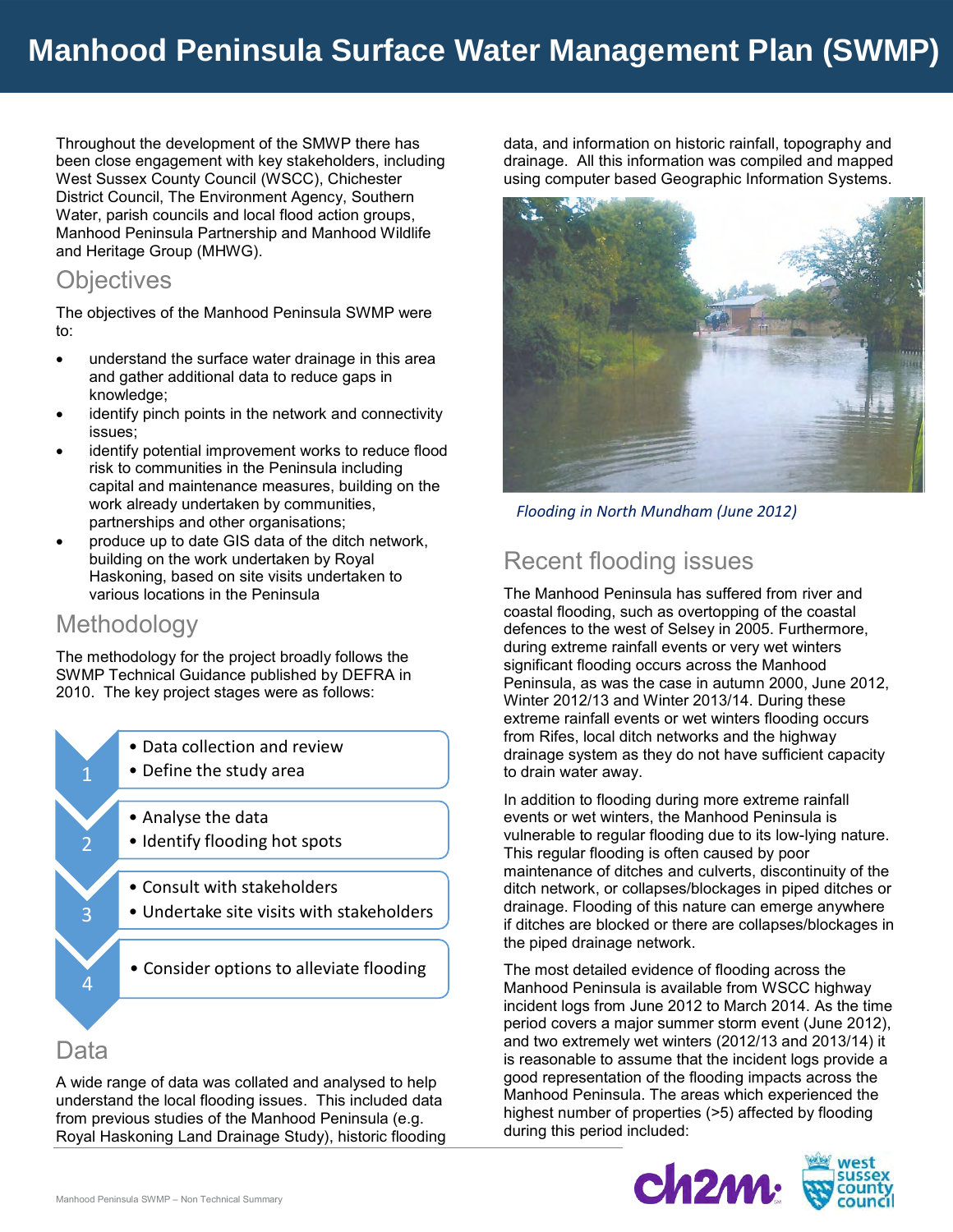## **Manhood Peninsula Surface Water Management Plan (SWMP)**

- Almodington;
- Birdham;
- Earnley;
- East Wittering;
- Hunston;
- Selsey;
- Sidlesham;
- Somerley, and;
- West Wittering.

In addition, a number of key transport routes are vulnerable to flooding (e.g. A286), which affects the movements of people across the Manhood Peninsula.

### Identifying the communities most vulnerable to flooding

To identify the priority locations for the SWMP the 'key areas for drainage' identified in Phase 3 of the Royal Haskoning Land Drainage Study were considered. There were 48 key areas for drainage identified by Royal Haskoning.

Subsequently, in each of these areas it was identified whether there had been flooding to property and infrastructure based on the WSCC highway incident logs, Southern Water's sewer flooding register, and information gathered from the stakeholder meetings. Areas where no flooding was recorded were excluded from further analysis. In addition, during this stage any additional areas which suffered flooding which had not been identified as key areas for drainage were considered.

Following this process there were 21 locations shortlisted for further consideration. The remaining 21 locations were prioritised into the highest, moderate, or low/other priority areas, based on:

- the number of properties at risk or flooded internally;
- the type of road affected by flooding;
- the underlying cause of flooding, and;
- whether action had already been taken to reduce flooding in a community.

Using this approach identified seven high priority locations, five moderate priority locations and nine lower priority locations (which were not considered in further detail in the SWMP). These locations are listed in the table below.

| • Birdham & Westlands<br>• East Wittering & Bracklesham |
|---------------------------------------------------------|
| • Hunston                                               |
| • Selsey                                                |
| • Sidlesham                                             |
| • Somerley                                              |
| • West Wittering                                        |
|                                                         |

| Moderate | • Crouchers (A286) |
|----------|--------------------|
| priority | $\bullet$ Runcton  |
|          | • South Mundham    |
|          | • Stockbridge      |
|          |                    |

West Itchenor

## Potential measures

In the past few years there has been a concerted effort by WSCC, parish councils, local flood action groups, the Environment Agency, and the MWHG to manage drainage and flooding across the Manhood Peninsula. This has made a significant improvement to the management of flooding. Further maintenance mitigation measures are needed to reduce flooding and ensure the drainage infrastructure is functioning as intended.



#### *Florence Pond, Sidlesham*

However, in a low-lying area such as the Manhood Peninsula the drainage system is highly sensitive to blockages and poor maintenance which will hinder the flow of flood water. Therefore the drainage system needs to be maintained on a cyclical basis rather than relying solely on one off improvements. There is a risk that without ongoing maintenance and management the works undertaken over the past few years will prove ineffective in (say) five years' time and flooding will reoccur.

This is because without ongoing maintenance and management ditches will not be maintained, culverts and piped drainage will become blocked, and householders will continue to infill ditches without thought to flooding issues. In addition, the current approach tends to be reactive to flooding problems as they emerge. A proactive approach would reduce the risk of flooding before it began.

The SWMP has therefore identified a strategy to manage flooding in the short-term (0-2 years) and